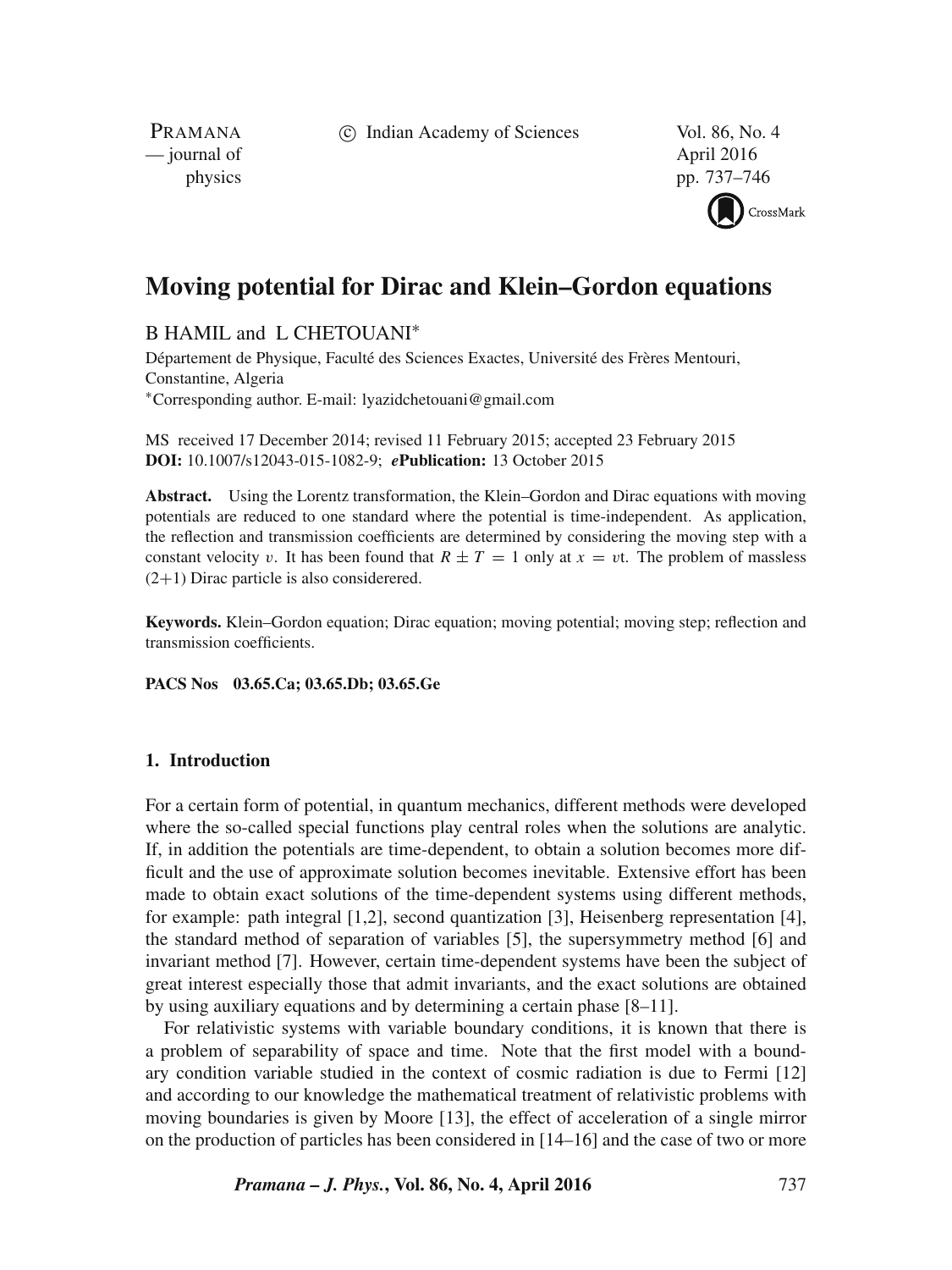## *B Hamil and L Chetouani*

boundaries, one of which moves with a constant relativistic velocity, has been analysed in [17,18]. For non-relativistic quantum systems with moving boundary conditions, many researchers found the exact solution in some specific cases [19–21].

In this paper, we propose to study another relativistic time-dependent system: it is about the Klein–Gordon and Dirac particle submitted to a potential  $V(x - vt)$  and which moves with a constant velocity v. For this, the Lorentz transformation  $(x, t) \rightarrow (y, \tau)$ is used to recast the original problem to a problem with time-independent system and as an illustration, the moving step  $V_0 \theta$  (x – vt) is used to determine the transmission and reflection coefficients via density  $\bar{\rho}$  and current  $\bar{\mathcal{J}}$  derived in the new coordinate system  $(v, \tau)$ .

### **2.** Method for  $V(x - vt)$

#### 2.1 *KG particle*

For particles of spin-0, the Klein–Gordon equation with the moving potential is given as

$$
\left[ \left( \frac{i\partial}{\partial t} - V(x - vt) \right)^2 + \frac{\partial^2}{\partial x^2} - m^2 \right] \psi = 0, \tag{1}
$$

where  $v$  is the velocity. A standard approach is to transform the KG equation with moving potential to a similar equation but with a nonmoving potential and thus the solution of time-dependent problem can be deduced due to the Lorentz invariance. Let us use the Lorentz transformation  $(x, t) \rightarrow (y, \tau)$  defined as follows:

$$
y = \lambda(x - vt),
$$
  $\tau = \lambda(t - vx)$  with  $\lambda = \frac{1}{\sqrt{1 - v^2}}$ . (2)

We then obtain a new Klein–Gordon equation with a time-independent potential

$$
\left[ \left( i \frac{\partial}{\partial \tau} - \lambda V \left( \frac{y}{\lambda} \right) \right)^2 + \frac{\partial^2}{\partial y^2} - m^2 \right] \bar{\psi} = 0, \tag{3}
$$

after following the Lorentz transformation by another transformation on the solution  $\psi \rightarrow$  $\bar{\psi}$  defined by

$$
\psi = e^{-i\upsilon\lambda \int^y du V(u/\lambda)} \bar{\psi},\tag{4}
$$

in order to have the same form of potential  $V$  in the KG equation.

Now, let us consider the continuity equations. In coordinate system ( $y, \tau$ ) we have

$$
\frac{\partial}{\partial \tau}\bar{\rho} + \frac{\partial}{\partial y}\bar{\mathcal{J}} = 0,\tag{5}
$$

where

$$
\bar{\mathcal{J}} = \bar{\psi}^* \frac{\partial}{\partial y} \bar{\psi} - \bar{\psi} \frac{\partial}{\partial y} \bar{\psi}^* \quad \text{and} \quad \bar{\rho} = \bar{\psi} \frac{\partial}{\partial \tau} \bar{\psi}^* - \bar{\psi}^* \frac{\partial}{\partial \tau} \bar{\psi} - 2i\lambda V \left(\frac{y}{\lambda}\right) \left| \bar{\psi} \right|^2,
$$
\n(6)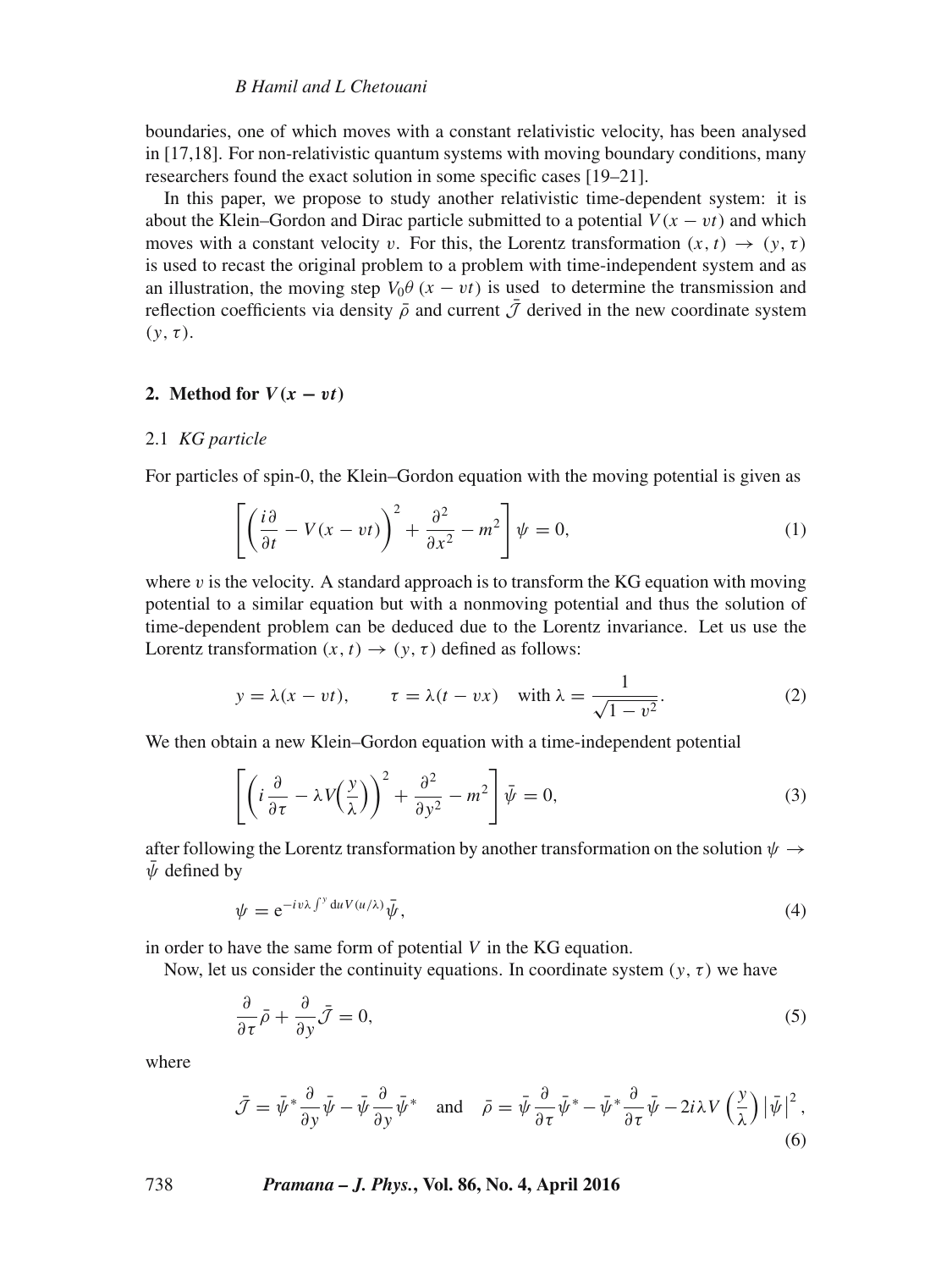are respectively the current density (of charge) and the density (of charge). By using transformations (2), the passage to coordinate systems  $(x, t)$  is simple and the continuity equations become

$$
\frac{\partial}{\partial t} \left( \bar{\rho} + v \bar{\mathcal{J}} \right) + \frac{\partial}{\partial x} \left( \bar{\mathcal{J}} + v \bar{\rho} \right) = 0, \tag{7}
$$

i.e. of the form

$$
\frac{\partial}{\partial t}\rho + \frac{\partial}{\partial x}\mathcal{J} = 0.
$$
\n(8)

Thus, the passage  $(\rho, \mathcal{J}) \rightarrow (\bar{\rho}, \mathcal{J})$  is given by the relationships

$$
\rho = \bar{\rho} + v\bar{\mathcal{J}} \quad \text{and} \quad \mathcal{J} = \bar{\mathcal{J}} + v\bar{\rho}.\tag{9}
$$

## 2.2 *Dirac particle*

For a spin- $\frac{1}{2}$  particle that interacts with moving potential in (1+1) dimension, its movement is described by the following Dirac equation:

$$
\left[\sigma^3 \left(i \frac{\partial}{\partial t} - V(x - vt)\right) - \sigma^2 \frac{\partial}{\partial x} - m\right] \psi = 0.
$$
 (10)

With the same Lorentz transformation (2) as that used in the case of spin-0, we first obtain the following equation:

$$
\left[\lambda\left(\sigma^3 - i v \sigma^2\right) \left(i \frac{\partial}{\partial \tau}\right) - \sigma^3 V\left(\frac{y}{\lambda}\right) + \lambda\left(i \sigma^2 - v \sigma^3\right) \left(i \frac{\partial}{\partial y}\right) - m\right] \psi = 0,
$$
\n(11)

where the potential is time-independent but the equation does not have the same form yet as that of the initial equation. Then, with the help of rotation of an 'angle'  $\varphi$  in the plane  $(y, \tau)$  such as tanh  $\varphi = v$  and followed by the transformation on solution  $\psi \to \bar{\psi}$  defined by

$$
\psi = e^{-i\upsilon\lambda \int^{\gamma} du \theta(u)} S\Phi,
$$
\n(12)

where

$$
S = e^{(\varphi/2)\gamma^0 \gamma^1} = \cosh\frac{\varphi}{2} + \gamma^0 \gamma^1 \sinh\frac{\varphi}{2},\tag{13}
$$

is the rotation matrix, we obtain in the system(y,  $\tau$ ), the following Dirac equation:

$$
\left[\sigma^3\left(i\frac{\partial}{\partial\tau} - \lambda V(\frac{y}{\lambda})\right) - \sigma^2 \frac{\partial}{\partial y} - m\right]\bar{\psi} = 0, \tag{14}
$$

which has the same form as that of the initial equation and where the potential is timeindependent. In the coordinate system (y, τ), the expression of density  $\bar{\rho}$  and current  $\mathcal{J}$ are given by

$$
\bar{\rho} = \bar{\psi}^+ \bar{\psi}, \qquad \bar{\mathcal{J}} = \bar{\psi}^+ \sigma_x \bar{\psi}, \tag{15}
$$

and the passage  $(\rho, \mathcal{J}) \rightarrow (\bar{\rho}, \mathcal{J})$  remaining obviously the same as the one relating to the case of spin-0.

Let us examine our method by elaborating an explicit example. As application, let us choose the step potential  $V(x - vt) = V_0 \theta (x - vt)$ . Thanks to the propriety of the function of Heaviside, the potential keeps the same form step  $V(y/\lambda) = V_0 \theta(y/\lambda)$  $V_0$  $\theta$  (y) in the system (y, τ).

*Pramana – J. Phys.***, Vol. 86, No. 4, April 2016** 739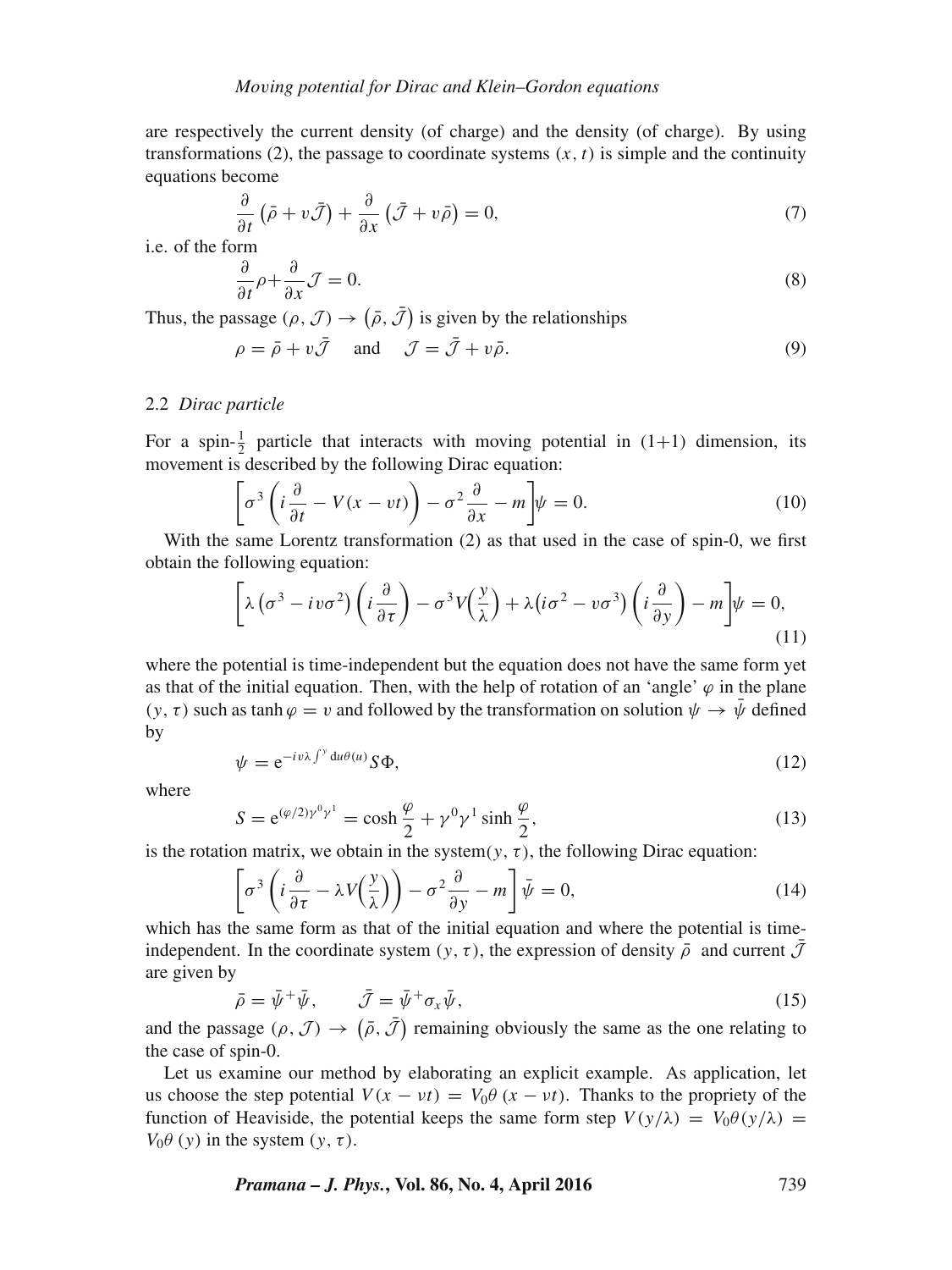## **3. Application: Moving step**

#### 3.1 *KG particle*

In the system  $(y, \tau)$  it is known that the solutions in the two regions are the following

$$
\begin{cases}\n\bar{\psi}_I(y,\tau) = e^{-i\varepsilon\tau} \left[ e^{ipy} + \frac{p-q}{p+q} e^{-ipy} \right], \text{ for } y < 0 \\
\bar{\psi}_II(y;\,t) = \frac{2p}{p+q} e^{-i(\varepsilon\tau - qy)}, \quad \text{ for } y > 0\n\end{cases}
$$
\n
$$
(16)
$$

where

$$
p^2 = \varepsilon^2 - m^2
$$
,  $q^2 = (\varepsilon - \lambda_0)^2 - m^2$  and  $\lambda_0 = \lambda V_0$ , (17)

and with the definition of current, it is easy to see that the total current density when  $y < 0$ is equal to

$$
\bar{\mathcal{J}}_I = 2ip \left( 1 - \left| \frac{p - q}{p + q} \right|^2 \right),\tag{18}
$$

i.e. equal to the difference of incident current density  $\mathcal{J}_{inc} = -2ip$  and reflected current density  $|\bar{\mathcal{J}}_{\text{ref}}| = 2ip |(p - q)/(p + q)|^2$ , whereas when  $y > 0$ , the transmitted current is

$$
\bar{\mathcal{J}}_{\text{tra}} = i \left( q + q^* \right) \left| \frac{2p}{p+q} \right|^2 e^{i(q-q^*)y}.
$$
 (19)

Note that the energy  $\varepsilon$  in the system  $(y, \tau)$  is the same or conserved for the incident, reflected and transmitted particles in the two regions I and II.

Using the expressions (6) and (16), the densities in regions I and II are respectively

$$
\begin{cases}\n\bar{\rho}_{I}(y) = 2i\varepsilon \left(1 + \left|\frac{p-q}{p+q}\right|^2 + \frac{p-q}{p+q}e^{-2ipy} + \frac{p-q^*}{p+q^*}e^{2ipy}\right), & \text{for } y < 0 \\
\bar{\rho}_{II}(y) = 2i \left|\frac{2p}{p+q}\right|^2 (\varepsilon - \lambda_0), & \text{for } y > 0\n\end{cases}
$$
\n(20)

where the continuity

$$
\bar{\rho}_{I}(y = 0) = \bar{\rho}_{II}(y = 0)
$$
 at  $y = 0$ 

or

$$
\varepsilon \left( 1 + \left| \frac{p - q}{p + q} \right|^2 + \frac{p - q}{p + q} + \frac{p - q^*}{p + q^*} \right) = \left| \frac{2p}{p + q} \right|^2 (\varepsilon - \lambda_0)
$$

is satisfied.

Due to the invariance of KG, the solution in the system of coordinates $(x, t)$ , can be deduced and its expression in the two regions is as follows:

$$
\psi_{\rightarrow} = \left\{ \theta(vt - x) \left[ e^{i\lambda \left[ - (\varepsilon + vp)t + (p + v\varepsilon)x \right]} + \left( \frac{p - q}{p + q} \right) e^{-i\lambda \left[ (\varepsilon - vp)t + (p - v\varepsilon)x \right]} \right] + \theta(x - vt) \left( \frac{2p}{p + q} \right) e^{i\lambda \left[ - (\varepsilon + v(q - v\lambda_0))t + (q + v(\varepsilon - \lambda_0))x \right]} \right\}.
$$
\n(21)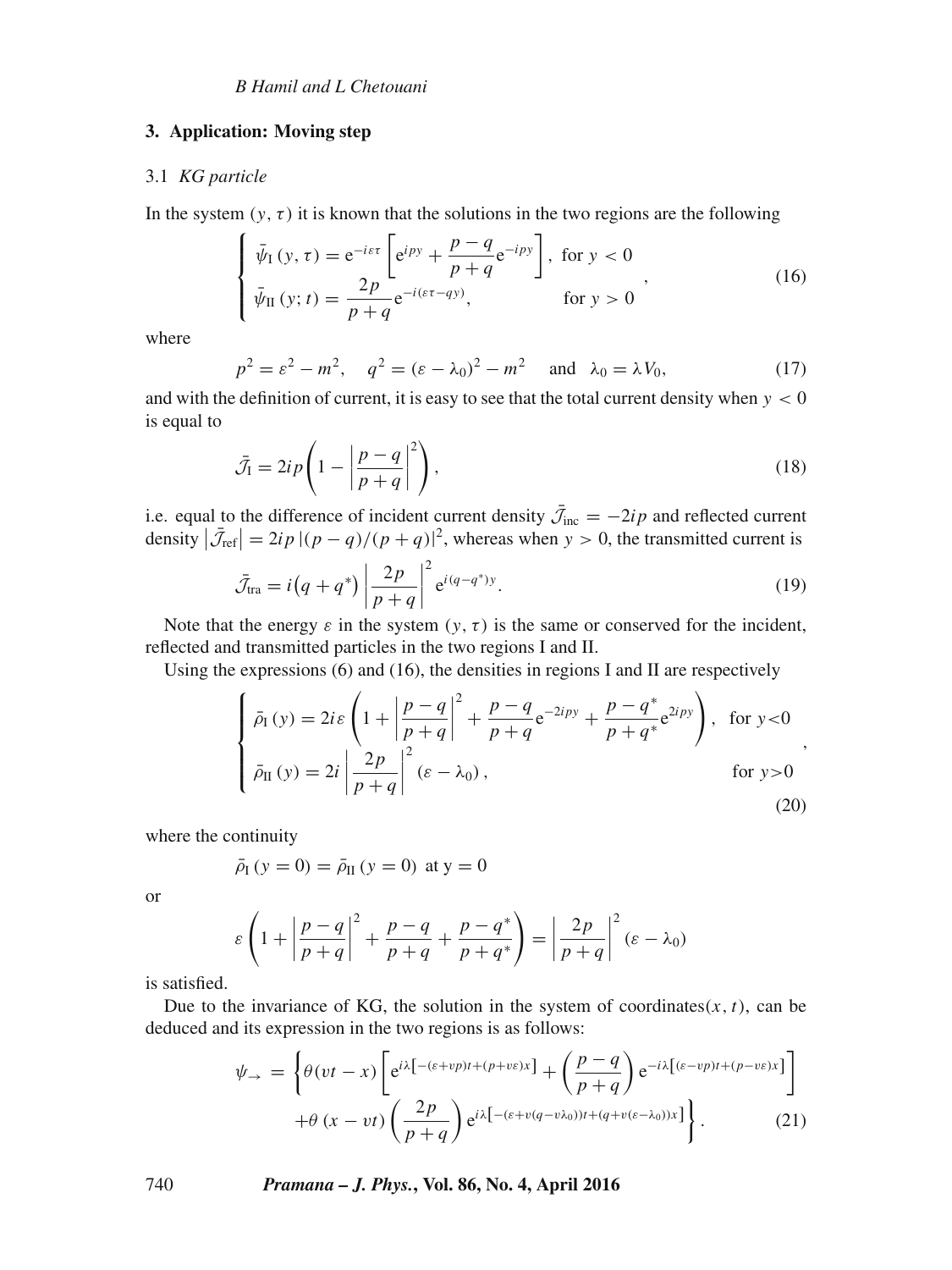Note that the energy in the system  $(x, t)$  is not the same or not conserved in regions I and II because we have a time-dependent problem. The current densities are

$$
\begin{cases}\n\mathcal{J}_I = \bar{\mathcal{J}}_I + v\bar{\rho}_I = 2i \left\{ p + v\varepsilon - \left| \frac{p - q}{p + q} \right|^2 (p - v\varepsilon) \right. \\
\left. + v\varepsilon \left[ \frac{p - q^*}{p + q^*} e^{2i\lambda p(x - vt)} + \frac{p - q}{p + q} e^{-2i\lambda p(x - vt)} \right] \right\}, \\
\mathcal{J}_I = \bar{\mathcal{J}}_I + v\bar{\rho}_I = i \left| \frac{2p}{p + q} \right|^2 \left[ \left( q^* + q \right) + 2v \left( \varepsilon - \lambda_0 \right) \right] e^{i\lambda (q - q^*)(x - vt)}\n\end{cases}
$$
\n(22)

where the current density in region I can be separated into two components of the incident and the reflected current densities as follows:

$$
\bar{\mathcal{J}}_{\text{inc}} = 2i(p + v\epsilon)
$$

and

$$
\bar{\mathcal{J}}_{\text{ref}} = -2i \left\{ \left| \frac{p-q}{p+q} \right|^2 (p - v \varepsilon) - v \varepsilon \left[ \frac{p-q^*}{p+q^*} e^{2i\lambda p (x-vt)} + \frac{p-q}{p+q} e^{-2i\lambda p (x-vt)} \right] \right\}.
$$
\n(23)

Then, the reflection coefficient  $R$  and transmission coefficients  $T$  can be determined by distinguishing three cases for value of  $V_0$ .

(a) 
$$
V_0 < (\varepsilon - m) \sqrt{1 - v^2}
$$
, q is real and positive  
\n
$$
\begin{cases}\n\mathcal{R} = \left(\frac{p - q}{p + q}\right)^2 - \frac{2v\varepsilon}{p + v\varepsilon} \frac{p - q}{p + q} \left\{\frac{p - q}{p + q} + \cos(2\lambda p (x - vt))\right\} \\
\mathcal{T} = \left(\frac{2p}{p + q}\right)^2 \frac{q + v(\varepsilon - \lambda_0)}{p + v\varepsilon}\n\end{cases}
$$
\n(24)

we have only  $\mathcal{R} + \mathcal{T}|_{x=vt} = 1 \forall v$ . For  $v = 0$ ,  $\mathcal{R} = ((p - q)/(p + q))^2$ ,  $\mathcal{T} =$ 

$$
(q/p) (2p/(p+q))^{2}, \mathcal{R} + \mathcal{T} = 1
$$
 is obviously satisfied.  
(b)  $(\varepsilon - m) \sqrt{1 - v^{2}} < V_{0} < (\varepsilon + m) \sqrt{1 - v^{2}}, q = i\alpha$  is pure imaginary

$$
\begin{cases}\n\mathcal{R} = 1 - \frac{2v\varepsilon}{p + v\varepsilon} \left\{ 1 + \frac{p^2 - \alpha^2}{p^2 + \alpha^2} \cos(2\lambda p (x - vt)) - \frac{2p\alpha}{p^2 + \alpha^2} \sin(2\lambda p (x - vt)) \right\}, \\
\mathcal{T} = \frac{4vp^2}{p^2 + \alpha^2} \frac{\varepsilon - \lambda_0}{p + v\varepsilon} e^{-2\lambda\alpha(x - vt)} \\
\mathcal{T} = \frac{1}{p^2 + \alpha^2} \frac{\varepsilon - \lambda_0}{p + v\varepsilon} e^{-2\lambda\alpha(x - vt)}\n\end{cases}
$$
\n(25)

and we can verify that  $\mathcal{R} + \mathcal{T}|_{x=vt} = 1$  is satisfied only at  $x = vt$  and we remark that in this case  $\mathcal{T} \neq 0$ . For  $v = 0$ , we have  $\mathcal{R} = 1, \mathcal{T} = 0$ .

(c) 
$$
V_0 > (\varepsilon - m) \sqrt{1 - v^2}
$$
, q is real  
\n
$$
\begin{cases}\n\mathcal{R} = \left(\frac{p+q}{p-q}\right)^2 - \frac{2v\varepsilon}{p+v\varepsilon} \frac{p+q}{p-q} \left\{\frac{p+q}{p-q} + \cos(2\lambda p(x-vt))\right\} \\
\mathcal{T} = \frac{q-v(\varepsilon-\lambda_0)}{p+v\varepsilon} \left(\frac{2p}{p-q}\right)^2\n\end{cases}
$$
\n(26)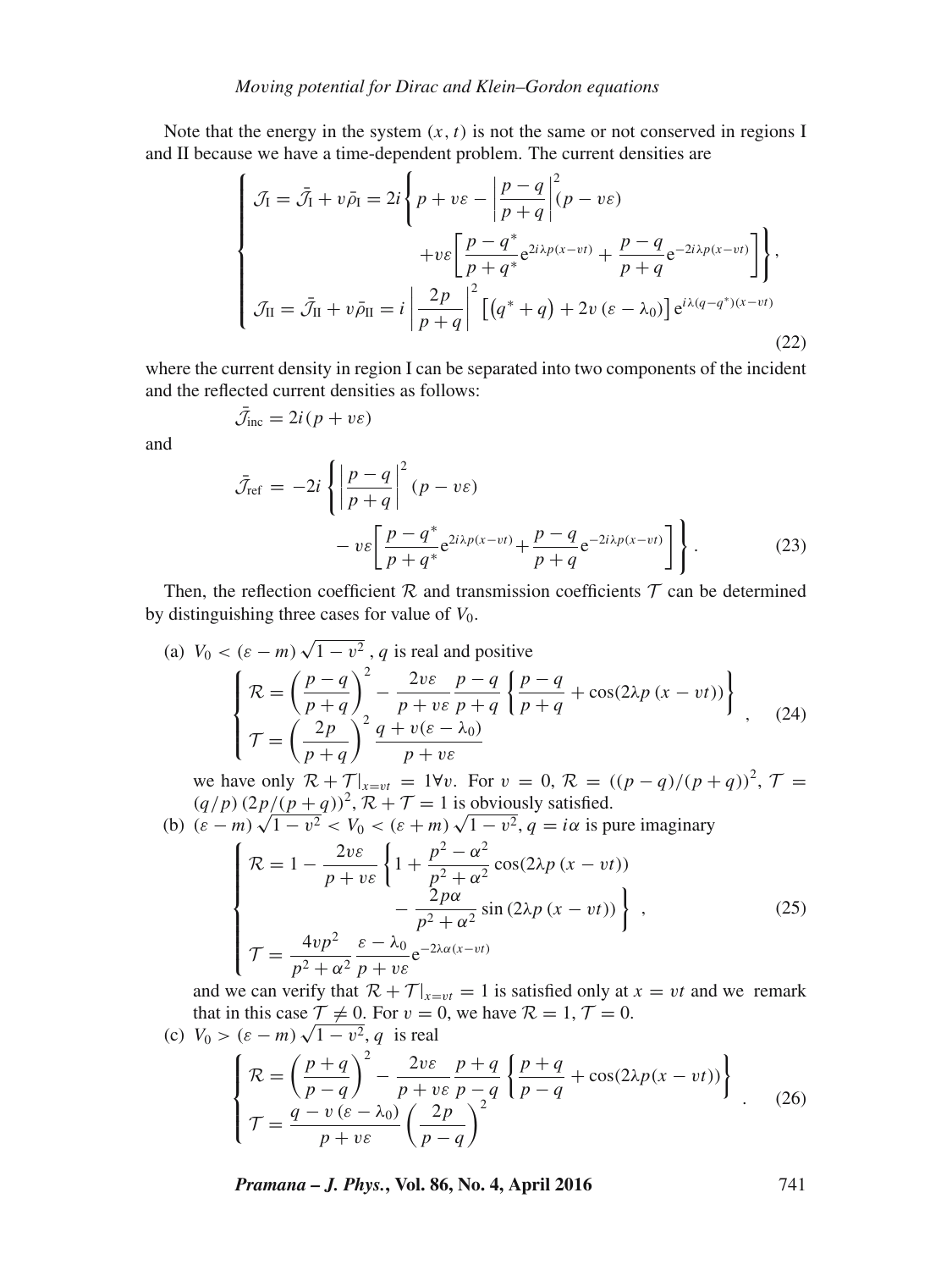## *B Hamil and L Chetouani*

In this case, we can verify that  $\mathcal{R} - \mathcal{T}|_{x=vt} = 1$  ( $\mathcal{R} > 1$  and  $\mathcal{T} < 0$ ), i.e. this result is known: it exhibits non-classical behaviours. With the help of antiparticles, this result can be reinterpreted: consequently there is no paradox (Klein).

For  $v = 0$ ,  $\mathcal{R} = ((p+q)/(p-q))^2$  and  $\mathcal{T} = (q/p)(2p/(p-q))^2$  we have  $\mathcal{R} - \mathcal{T} = 1$  as it should be.

## 3.2 *Dirac particle*

In the case of Dirac particles with the moving step, it is easy to obtain in coordinate system (y;  $\tau$ ) the solution which is

$$
\begin{cases}\n\bar{\psi}_{\text{I}}\left(y;\,\tau\right) = \mathrm{e}^{-i\varepsilon\tau} \left[ \left(\frac{1}{\frac{p}{\varepsilon+m}}\right) \mathrm{e}^{ipy} + \frac{1-\kappa}{1+\kappa} \left(\frac{1}{\frac{-p}{\varepsilon+m}}\right) \mathrm{e}^{-ipy} \right], & \text{for } y < 0 \\
\bar{\psi}_{\text{II}}\left(y;\,\tau\right) = \frac{2}{1+\kappa} \left(\frac{1}{\frac{q}{\varepsilon-\lambda_0+m}}\right) \mathrm{e}^{-i(\varepsilon\tau-qy)}, & \text{for } y > 0\n\end{cases}
$$
\n
$$
(27)
$$

where  $\kappa = (q/p)((\varepsilon + m)/(\varepsilon - \lambda_0 + m))$  and also the current densities in each region

$$
\bar{\mathcal{J}}_I = \frac{2p}{\varepsilon + m} \left( 1 - |B|^2 \right) \quad \text{and} \quad \bar{\mathcal{J}}_{II} = \frac{q + q^*}{(\varepsilon - \lambda_0) + m} \left| C \right|^2 e^{-i(q^* - q)y}, \quad (28)
$$

with  $B = (1 - \kappa)/(1 + \kappa)$  and  $C = 2/(1 + \kappa)$ .

Note that the energy  $\varepsilon$  in system  $(y, \tau)$  is also conserved in regions I and II.

The current density in region I is the sum of the two current densities (incident +reflected)

$$
\bar{\mathcal{J}}_{\text{inc}} = \frac{2p}{\varepsilon + m}, \quad \bar{\mathcal{J}}_{\text{ref}} = -\frac{2p}{\varepsilon + m} |B|^2. \tag{29}
$$

As the density in the two regions are

$$
\begin{cases}\n\bar{\rho}_{\rm I} = \left\{ \left( 1 + \frac{p^2}{(\varepsilon + m)^2} \right) \left( 1 + |B|^2 \right) + \left( 1 - \frac{p^2}{(\varepsilon + m)^2} \right) \left( B e^{-2ipy} + B^* e^{2ipy} \right) \right\}, \\
\bar{\rho}_{\rm II} = \left\{ 1 + \left| \frac{q}{(\varepsilon - \lambda_0) + m} \right|^2 \right\} |C|^2 e^{i(q - q^*)y} \n\end{cases} \tag{30}
$$

at  $y = 0$ ,  $\bar{\rho}_I$  ( $y = 0$ ) =  $\bar{\rho}_{II}$  ( $y = 0$ ), i.e. the continuity at  $y = 0$  is well satisfied.

Let us return to the system of coordinates  $(x, t)$ . The current densities in the two regions  $x < vt$  and  $x > vt$ , are

$$
\begin{cases}\n\mathcal{J}_I = \frac{2p}{\varepsilon + m} \left( 1 - |B|^2 \right) + v \left\{ \left( 1 + |B|^2 \right) \left( 1 + \frac{p^2}{(\varepsilon + m)^2} \right) + \left( 1 - \frac{p^2}{(\varepsilon + m)^2} \right) \left( B e^{-2i\lambda p (x - vt)} + B^* e^{2i\lambda p (x - vt)} \right) \right\}.\n\end{cases}
$$
\n
$$
\mathcal{J}_I = \begin{cases}\n\frac{q + q^*}{(\varepsilon - \lambda) + m} + v \left( 1 + \left| \frac{q}{(\varepsilon - \lambda_0) + m} \right|^2 \right) \\ \times |C|^2 e^{i\lambda (q - q^*)(x - vt)}\n\end{cases}
$$
\n(31)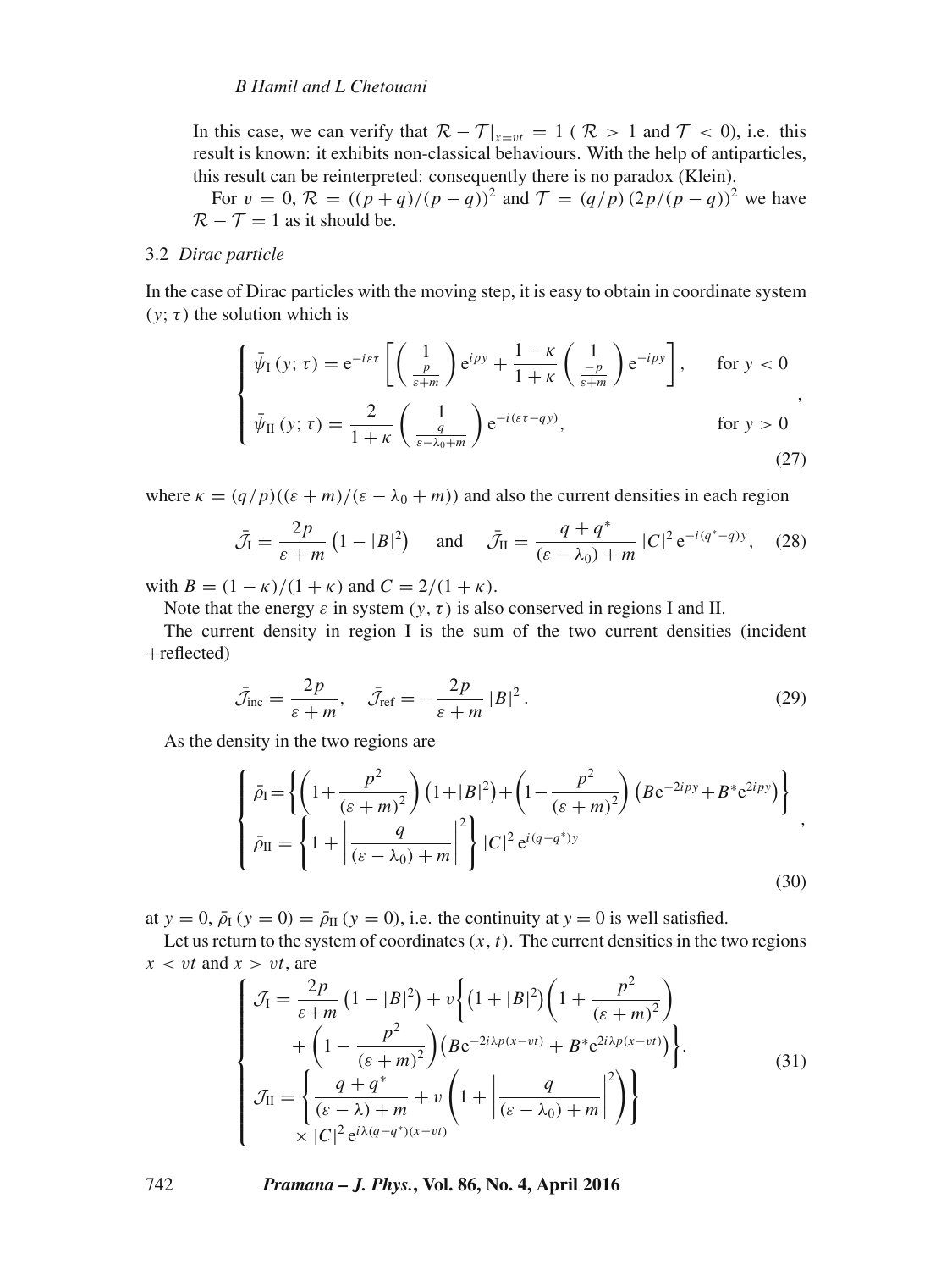Current densities in region I can be separated into two components of the incident and the reflected current densities as follows:

$$
\begin{cases}\n\mathcal{J}_{\text{inc}} = \frac{2p}{\varepsilon + m} + v \left( 1 + \frac{p^2}{(\varepsilon + m)^2} \right) \\
|\mathcal{J}_{\text{ref}}| = |B|^2 \left( \frac{2p}{\varepsilon + m} - v \left( 1 + \frac{p^2}{(\varepsilon + m)^2} \right) \right) \\
-v \left( 1 - \frac{p^2}{(\varepsilon + m)^2} \right) (Be^{-2i\lambda p(x - vt)} + B^* e^{2i\lambda p(x - vt)} \n\end{cases} \tag{32}
$$

A simple calculation allows to obtain respectively the reflection coefficient and the transmission coefficient by considering the following cases:

(a) 
$$
V_0 < (\varepsilon - m) \sqrt{1 - v^2}
$$
, q is real positive  
\n
$$
\mathcal{R} = \frac{1 - \kappa}{1 + \kappa} \left\{ \frac{1 - \kappa}{1 + \kappa} - \frac{2v \left[ \frac{1 - \kappa}{1 + \kappa} \left( 1 + \frac{p^2}{(\varepsilon + m)^2} \right) + \cos(2\lambda p (x - vt)) \left( 1 \frac{p^2}{(\varepsilon + m)^2} \right) \right]}{\frac{2p}{\varepsilon + m} + v \left( 1 + \frac{q^2}{(\varepsilon + m)^2} \right)} \right\}
$$
\n
$$
\mathcal{T} = \frac{4}{(1 + \kappa)^2} \frac{\frac{2q}{\varepsilon - \lambda_0 + m} + v \left( 1 + \frac{q^2}{(\varepsilon - \lambda_0 + m)^2} \right)}{\frac{2p}{\varepsilon + m} + v \left( 1 + \frac{p^2}{(\varepsilon + m)^2} \right)}
$$
\n(33)

and we have  $\mathcal{R} + \mathcal{T}|_{x=vt} = 1$  at  $x = vt$ . For  $v = 0$ ,  $\mathcal{R} = (1 - \kappa)/(1 + \kappa)$ ,  $\mathcal{T} = 4\kappa/(1+\kappa)$  and the condition  $\mathcal{R} + \mathcal{T} = 1$  is satisfied.

(b)  $(\varepsilon - m)\sqrt{1 - v^2} < V_0 < (\varepsilon + m)\sqrt{1 - v^2}$ ,  $q = i\beta$  is pure imaginary

$$
\begin{cases}\n\mathcal{R} = 1 - 2v \left\{ \frac{1 + \frac{p^2}{(\varepsilon + m)^2}}{\frac{2p}{\varepsilon + m} + v \left( 1 + \frac{p^2}{(\varepsilon + m)^2} \right)} + \frac{1 - \frac{p^2}{(\varepsilon + m)^2}}{\frac{2p}{\varepsilon + m} + v \left( 1 + \frac{p^2}{(\varepsilon + m)^2} \right)} \right. \\
\times \left[ \frac{1 - \alpha^2}{1 + \alpha^2} \cos(2\lambda p(x - vt)) - \frac{2\alpha}{1 + \alpha^2} \sin(2\lambda p(x - vt)) \right] \right\}, \quad (34) \\
\mathcal{T} = \frac{4v}{1 + \alpha^2} \frac{1 + \frac{\beta^2}{(\varepsilon - \lambda_0 + m)^2}}{\frac{2p}{\varepsilon + m} + v \left( 1 + \frac{p^2}{(\varepsilon + m)^2} \right)} e^{-2\beta\lambda(x - vt)}\n\end{cases}
$$

with  $\alpha = (\beta/p)[(\varepsilon + m)/(\varepsilon - \lambda_0 + m)]$ . We can verify that  $\mathcal{R} + \mathcal{T} = 1$  at the boundary at  $x = vt$ . We note that the transmitted coefficient  $T|_{x=vt} \neq 0$  and  $R|_{x=vt} < 1$ . For  $v = 0$ ,  $\mathcal{T} = 0$  and  $\mathcal{R} = 1$ .

(c)  $V_0 > (\varepsilon + m) \sqrt{1 - v^2}$ , q is real. The reflected and transmitted coefficients take the following form:

$$
\begin{cases}\n\mathcal{R} = \left(\frac{1+\kappa}{1-\kappa}\right)^2 - 2v\frac{1+\kappa}{1-\kappa} \left\{\frac{1+\frac{p^2}{(\varepsilon+m)^2}}{\frac{2p}{\varepsilon+m} + v\left(1+\frac{p^2}{(\varepsilon+m)^2}\right)} + \frac{1-\frac{p^2}{(\varepsilon+m)^2}}{\frac{2p}{\varepsilon+m} + v\left(1+\frac{p^2}{(\varepsilon+m)^2}\right)} \cos(2\lambda p (x-vt)) \right\}.\n\mathcal{T} = \frac{4}{(1-\kappa)^2} \frac{\frac{2q}{\varepsilon-h+m} - v\left(1+\frac{q^2}{(\varepsilon-\lambda_0+m)^2}\right)}{\frac{2p}{\varepsilon+m} + v\left(1+\frac{p^2}{(\varepsilon+m)^2}\right)}\n\end{cases} \tag{35}
$$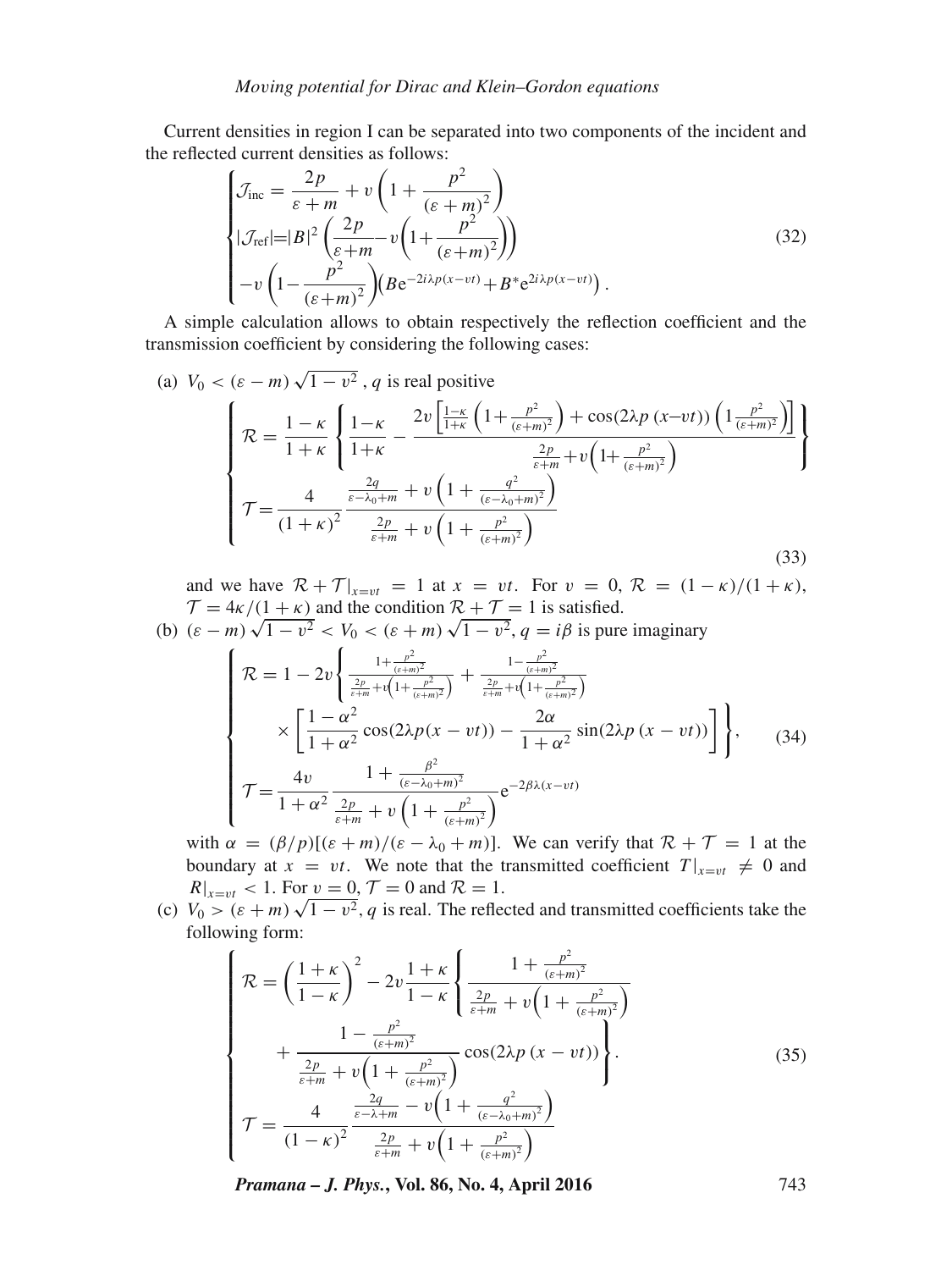### *B Hamil and L Chetouani*

We have  $\mathcal{R} - \mathcal{T}|_{x=vt} = 1$  and in this case there is a paradox which can be explained by the introduction of the antiparticle (positron). For  $v = 0$ ,  $\mathcal{R}$  =  $((1 + \kappa)/(1 - \kappa))^2$ ,  $\mathcal{T} = 4\kappa/(1 - \kappa)^2$ ,  $R - T = 1$ .

Finally, the expression of the wave function can be written in compact form for the two regions

$$
\psi_{\rightarrow} = e^{(\varphi/2)\sigma^{1}} \left\{ \theta(vt - x) \left[ \left( \frac{1}{\frac{p}{\varepsilon + m}} \right) e^{i\lambda \left[ -(\varepsilon + vp)t + (p + v\varepsilon)x \right]} \right. \right. \left. + \frac{1 - \kappa}{1 + \kappa} \left( \frac{1}{\frac{-p}{\varepsilon + m}} \right) e^{-i\lambda \left[ (\varepsilon - vp)t + (p - v\varepsilon)x \right]} \right] \left. + \theta(x - vt) \frac{2}{1 + \kappa} \left( \frac{q}{\varepsilon - \lambda_{0} + m} \right) \times e^{i\lambda \left[ -(\varepsilon + v(q - v\lambda_{0}))t + (q + v(\varepsilon - \lambda_{0}))x \right]} \right\}.
$$
\n(36)

## **4. Conclusion**

In this paper, it has been shown that the treatment of Klein–Gordon and Dirac equations for time-dependent potential is in general not direct. Also, a method which treats the problem of moving potential with a constant velocity  $v$  is proposed. This method gives the Dirac and KG equations with a nonmoving potential by using the Lorentz transformations. As an illustration, the moving step has been considered and the reflection and transmission coefficients have been determined and the expressions obtained are functions of quantity  $x - vt$ . The main result is that we have obtained  $\mathcal{R} \pm \mathcal{T} = 1$  only at the frontier which separates the two regions  $(x = vt)$  and this is because of the fact that the reflected current considered is the difference of total current of region I and the incident current  $(\mathcal{J}_{\text{ref.}} = \mathcal{J}_{\text{I}} - \mathcal{J}_{\text{inc}}).$ 

However, we have only treated the problem at  $(1 + 1)D$ . For example, if we consider the movement of  $(2+1)$  massless relativistic particle of spin- $\frac{1}{2}$  with the moving step, described by the following Dirac equation:

$$
\left[\sigma^3 \left(i\frac{\partial}{\partial t} - V_0 \theta (r - vt)\right) - \sigma^2 \frac{\partial}{\partial x} + \sigma^1 \frac{\partial}{\partial y}\right] \Psi (t, x, y) = 0, \tag{37}
$$

where  $r = \sqrt{x^2 + y^2}$  is the radial distance, the approach is as follows: first, it is appropriate for this form of potential to use the polar coordinates  $(r, \varphi)$  and to modify  $\Psi \to \Psi'$ as follows:

$$
\Psi = \frac{1}{\sqrt{r}} e^{\sigma^2 \sigma^1 (\phi/2)} \Psi'
$$
\n(38)

after a rotation of an angle  $\phi$  around OZ, the Dirac equation then becomes

$$
\left[\sigma^3 \left(i \frac{\partial}{\partial t} - V_0 \theta (r - vt)\right) - \sigma^2 \frac{\partial}{\partial r} + \sigma^1 \frac{1}{r} \frac{\partial}{\partial \phi}\right] \Psi'(t, r, \phi) = 0. \tag{39}
$$

Because of  $e^{i\ell\phi}$  ( $\ell = 0, \pm 1, \pm 2, ...$ ), the operator  $L_z = (1/i)(\partial/\partial\phi)$  is eliminated and then with a Lorentz transformation  $(r, t) \rightarrow (R, \tau)$  and after a change,  $\Psi' \rightarrow \bar{\Psi}$  is defined by

$$
\Psi' \to e^{i\ell\phi - iv\lambda_0 \int^R \theta(u)du} e^{(i\varphi/2)\sigma^3 \sigma^2} \bar{\Psi}(t, R)
$$
\n(40)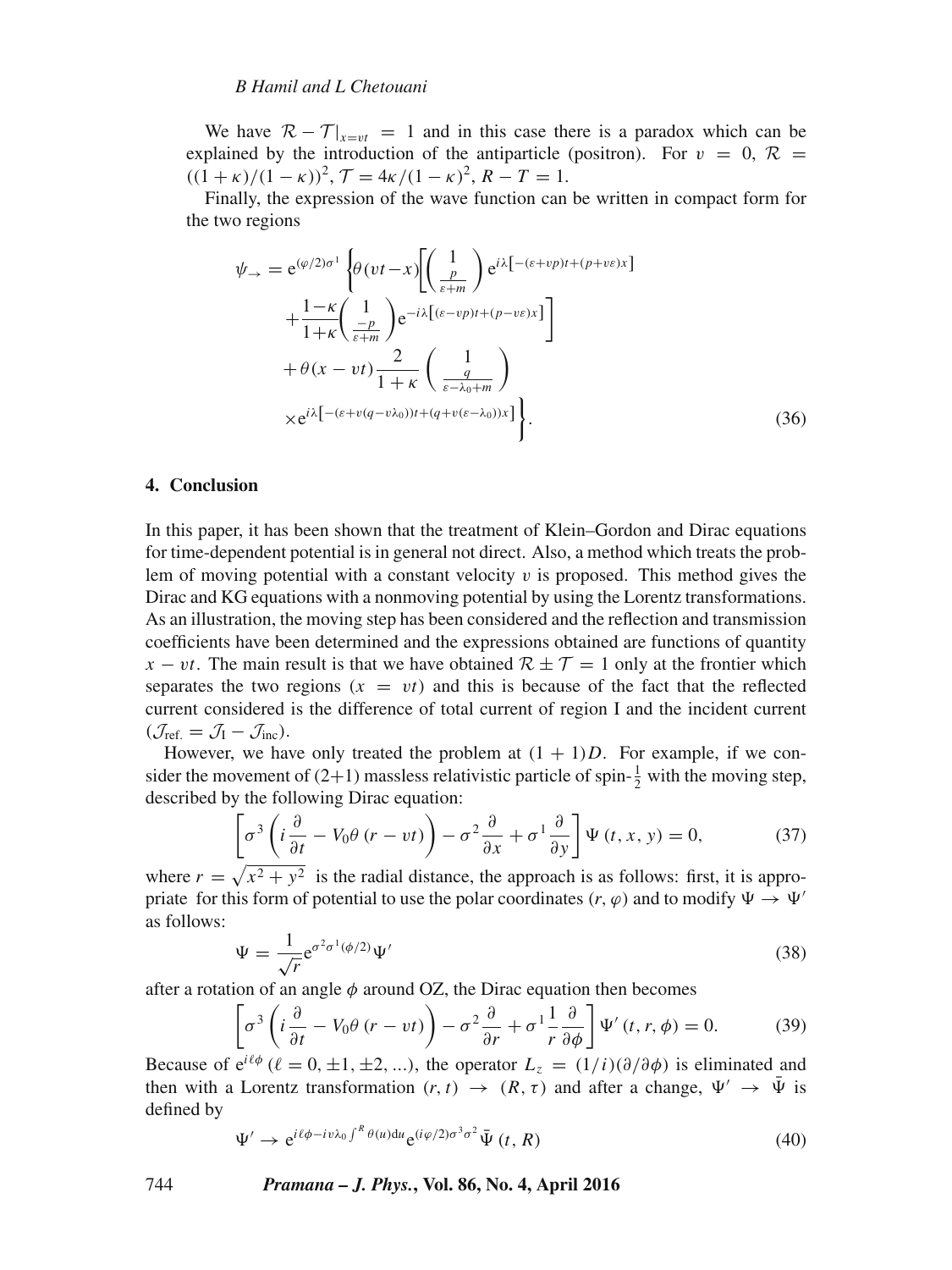with tanh  $\varphi = v$ , the Dirac equation takes the following new form:

$$
\begin{cases}\n\left[\sigma^3 \left(i \frac{\partial}{\partial \tau} - \lambda_0 \theta(R)\right) - \sigma^2 \frac{\partial}{\partial R} + i \sigma^1 U_\ell(R, \tau)\right] \bar{\Psi}_\ell(t, R) = 0 \\
U_\ell (R - v \tau) = \frac{\ell}{\lambda |R - v \tau|}\n\end{cases}
$$
\n(41)

where now the step potential is time-independent by noting that there is apparition a timedependant term of Coulomb type. Equation (40) cannot be separated because the function  $U_\ell$  depends on R and  $\tau$ .

However, for  $v \ll 1$ ,

$$
\frac{\ell}{\lambda |R - v\tau|} \simeq \frac{\ell}{\lambda |R|} + v\tau \frac{\ell}{\lambda R^2} \text{(with } \ell \neq 0\text{),}
$$

the equation with step  $+$  Coulomb is soluble in principle, the time-dependent term  $v\tau(\ell/\lambda R^2)$  can be considered as a perturbation.

In contrast, for  $\ell = 0$ , the equation

$$
\left[\sigma^3 \left(i \frac{\partial}{\partial \tau} - \lambda_0 \theta(R)\right) - \sigma^2 \frac{\partial}{\partial R}\right] \bar{\Psi}_{\ell=0} = 0, \tag{42}
$$

is analytically soluble. Indeed, in system  $(R, \tau)$  the solution is

$$
\bar{\Psi}_{\ell=0} = e^{-i\varepsilon\tau} \left[ \theta(-R) \begin{pmatrix} 1 \\ 1 \end{pmatrix} e^{ipR} + \theta(R) \begin{pmatrix} 1 \\ 1 \end{pmatrix} e^{iqR} \right],\tag{43}
$$

where  $p^2 = \varepsilon^2$  and  $q^2 = (\varepsilon - \lambda_0)^2$  and in system  $(r, \varphi, t)$  it becomes

$$
\Psi_{\ell=0} = \frac{e^{-i\lambda\varepsilon(t-vr) + (\varphi/2)}}{\sqrt{r}} \begin{pmatrix} e^{i\phi/2} \\ e^{-i\phi/2} \end{pmatrix} \left[ \theta(vt-r) e^{i\lambda\rho(r-vt)} + \theta(r+vt) e^{i\lambda(q-v\lambda_0)(r-vt)} \right].
$$
\n(44)

Thus, we can see that  $\mathcal{R} = 0$  and  $\mathcal{T} = 1 \,\forall v$ .

#### **References**

- [1] R P Feynman and A R Hibbs, *Quantum mechanics and path integrals* (McGraw Hill, New York, 1965)
- [2] L Chetouani, L Guechi and T F Hammann, *Phys. Re*v*. A* **40**, 1157 (1989)
- [3] H G Oh, H R Lee, T F George and C I Um, *Phys. Re*v*. A* **39**, 5515 (1989)
- [4] J Y Ji, J K Kim and S P Kim, *Phys. Re*v*. A* **51**, 4268 (1995)
- [5] C J Efthimiou and D Spector, *Phys. Re*v*. A* **49**, 2301 (1994)
- [6] B F Samsonov, *J. Phys. A: Math. Gen.* **33**, 591 (2000)
- [7] H R Lewis Jr and W B Riesenfeld, *J. Math. Phys.* **10**, 1458 (1969)
- [8] J G Hartley and J R Ray, *Phys. Re*v*. A* **24**, 2873 (1981)
- [9] M Maamache, *Phys. Re*v*. A* **52**, 936 (1995)
- [10] K H Yeon, C I Um and T F George, *Phys. Re*v*. A* **68**, 052108 (2003)
- [11] A S de Castro and A de Souza Dutra, *Phys. Re*v*. A* **67**, 054101 (2003)
- [12] E Fermi, *Phys. Re*v*.* **75**, 1169 (1949)